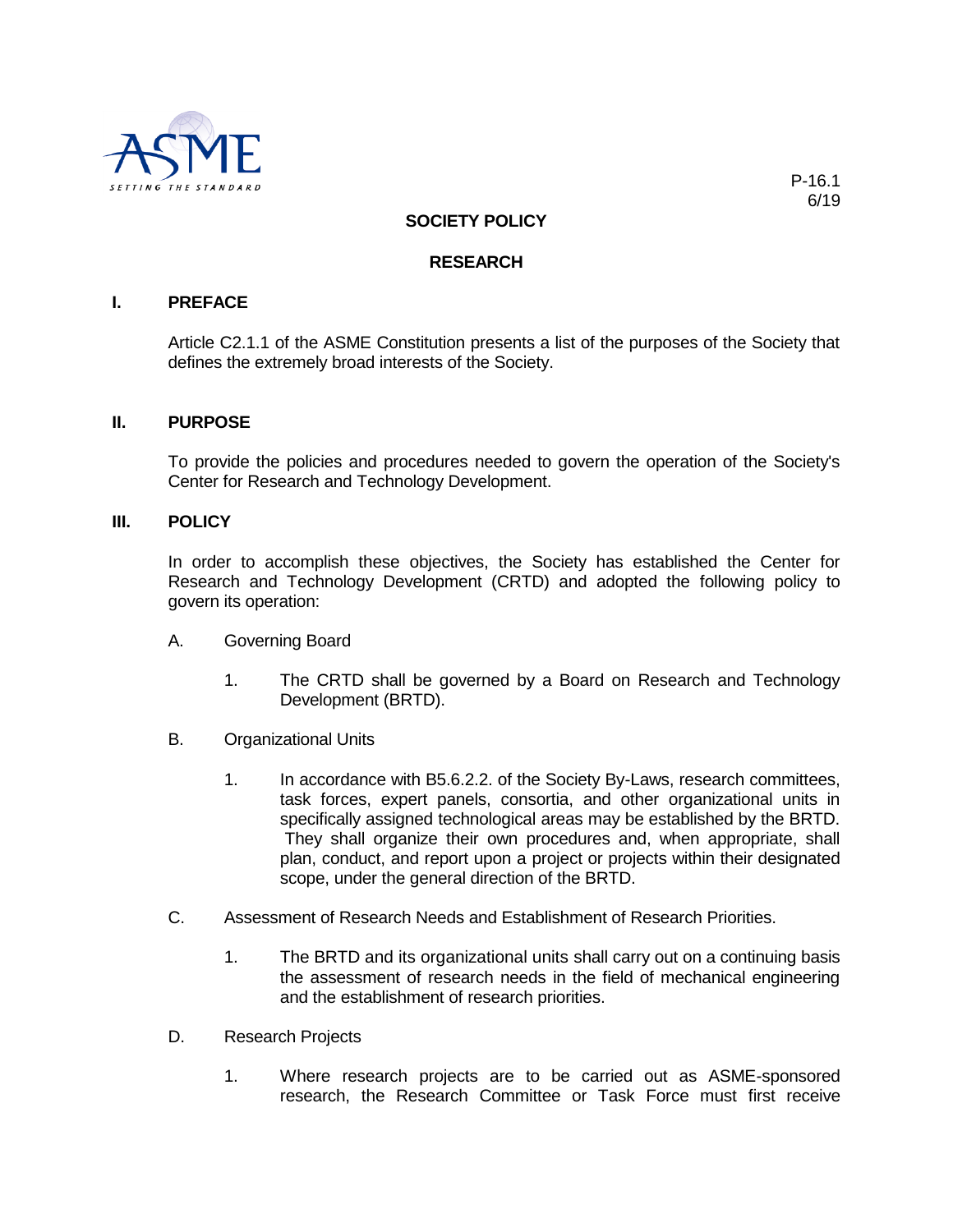approval from the BRTD. The approval of a project authorizes the Research Committee or Task Force to approach potential donors such as industry, government, or other appropriate funding agencies for funds for supporting the project and to negotiate with research groups for carrying out the work. If sufficient support is offered, a proposed contract shall be prepared for review, and approval if warranted, by the BRTD (or its executive committee) and the Executive Director or Chief Financial Officer. If approved, either the Executive Director or the Chief Financial Officer must sign the contract before work may commence.

- a. The CRTD shall strive to operate all of its research projects on a financially self-supporting basis. Accordingly, the budgets associated with new project proposals shall seek full compensation for all anticipated direct costs for the proposed project including staff time, fringe benefits and travel. Additionally, such proposals shall include an assessment for the indirect costs associated with conducting such projects (e.g. postage, rent, phone, IT support, and staff training). The amount of this assessment shall be calculated at the beginning of each fiscal year by the Society's Controller. Charges for staff salaries and indirect costs shall accrue to the General Fund of the Society.
- b. To assure that the Society's research projects are reasonably priced, the BRTD shall be authorized to offer partial cost sharing with potential users of the Center's services.
- c. Project budgets may include a charge for subcontract management, set by the BRTD, that accrues to the General Fund of the Society. The purpose of this charge is to generate revenue to reflect the added value and offset the costs associated with preparing bids and proposals and providing volunteer and staff oversight of the Center's operations.
- d. Project budgets may also include a Fee for Advanced Research, set by the BRTD to be used to provide seed money for portfolio development, for new R&D projects of national interest, to assist the BRTD and its research or planning committees in carrying out their supervisory functions and to provide a quick response to requests for assistance by Federal agencies, the Congress and other appropriate organizations. Such funds shall be disbursed in accordance with Society Policy P-2.1.
- e. If, at any stage of a particular project it appears that the costs of performing that project will exceed the funding available, the responsible unit shall either acquire the necessary additional funds from external organizations, use its own resources (e.g., its own general custodial account, as opposed to the specific project account), or negotiate a change in the scope of work with the sponsor and subcontractors.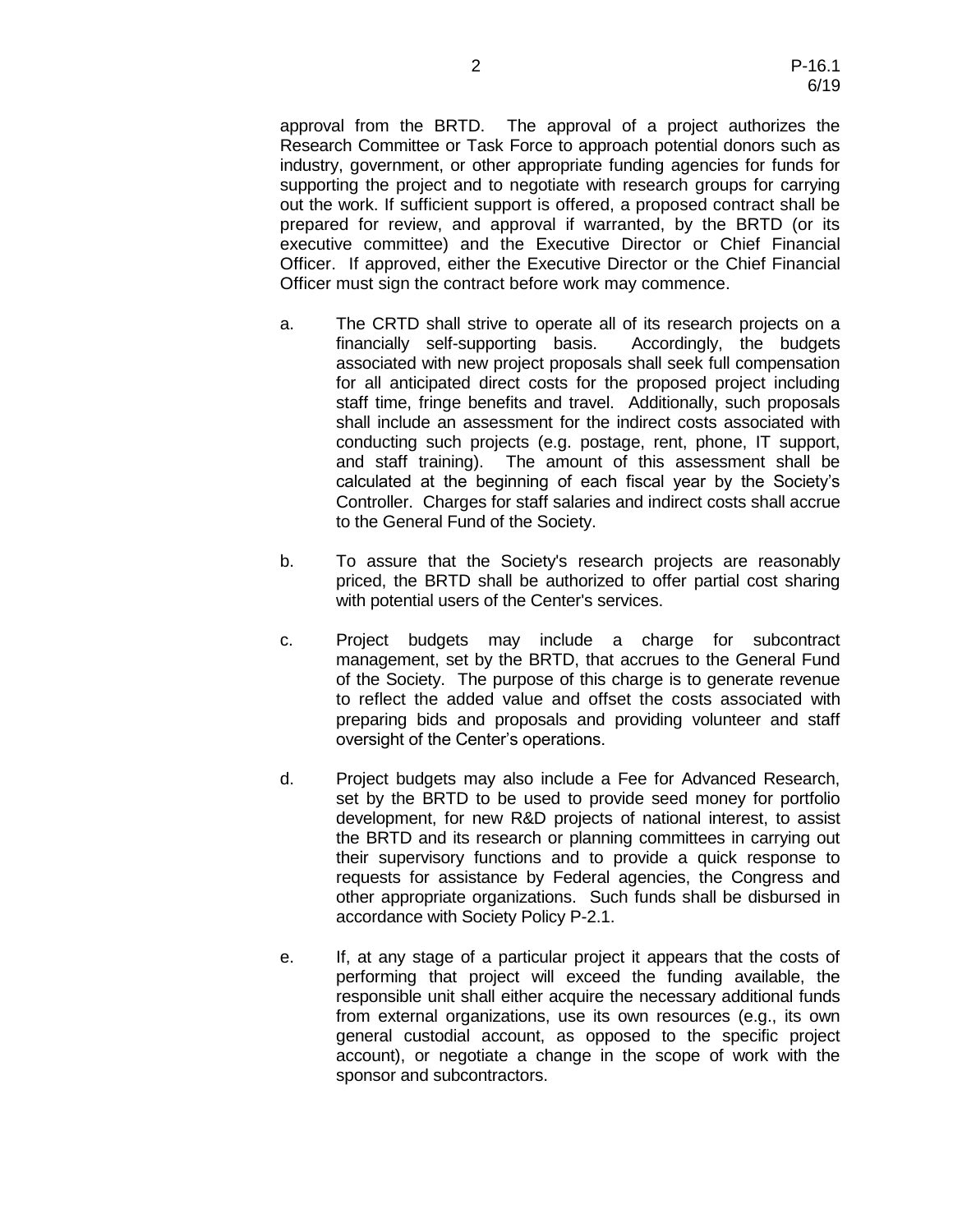- E. Cooperation with Other Institutions
	- 1. The CRTD shall facilitate the development and application of technology by encouraging partnerships among organizations from industry, government, and academia.
- F. Conflict of Interest in Research Contracts
	- 1. Sponsorship of research projects by ASME Research Committees inherently endows each such project with the prestige of the ASME name. This conveys to prospective or active contributors of financial support implicit assurance that available funds will be spent wisely for intelligently planned and efficiently executed work designed to produce useful results. For this reason, it is imperative that Society-sponsored research projects be planned and executed using the highest levels of technical competence, financial integrity, and professional ethics.
	- 2. ASME consistently and strongly opposes actions that involve actual or potential conflicts of interest. See Policy P-15.8 for detailed guidance.
	- 3. Similarly, in order to avoid internal inconsistencies and possible conflicts of interest, if any proposed research project relates to an area of technology covered or addressed by an existing or proposed code and standard supervised by the Society's Standards and Certification Sector, appropriate representatives of that Sector should be consulted prior to the undertaking of such project.
- G. Patents
	- 1. Because patentable discoveries are always possible in research, all agreements with individuals and with research agencies shall contain provisions concerning patent rights.
	- 2. Such provisions shall be for the purpose of precluding unauthorized and possibly restrictive exploitation of discoveries arising from Societysponsored research as well as for the purpose of encouraging the use of such discoveries for the benefit of the profession and humankind.
	- 3. Such provisions shall recognize the need for flexibility in order to give proper credit to a contractor for his prior knowledge or technology, and accordingly will follow three different patterns, as appropriate to the specific conditions of the project. The appropriate pattern is to be determined prior to signing a contract.
		- a. In all cases, each research agency or individual will be required, upon entering a project, to agree in writing to make prompt and full disclosure to the Research Committee of any invention which may be patentable and which results from the research contract.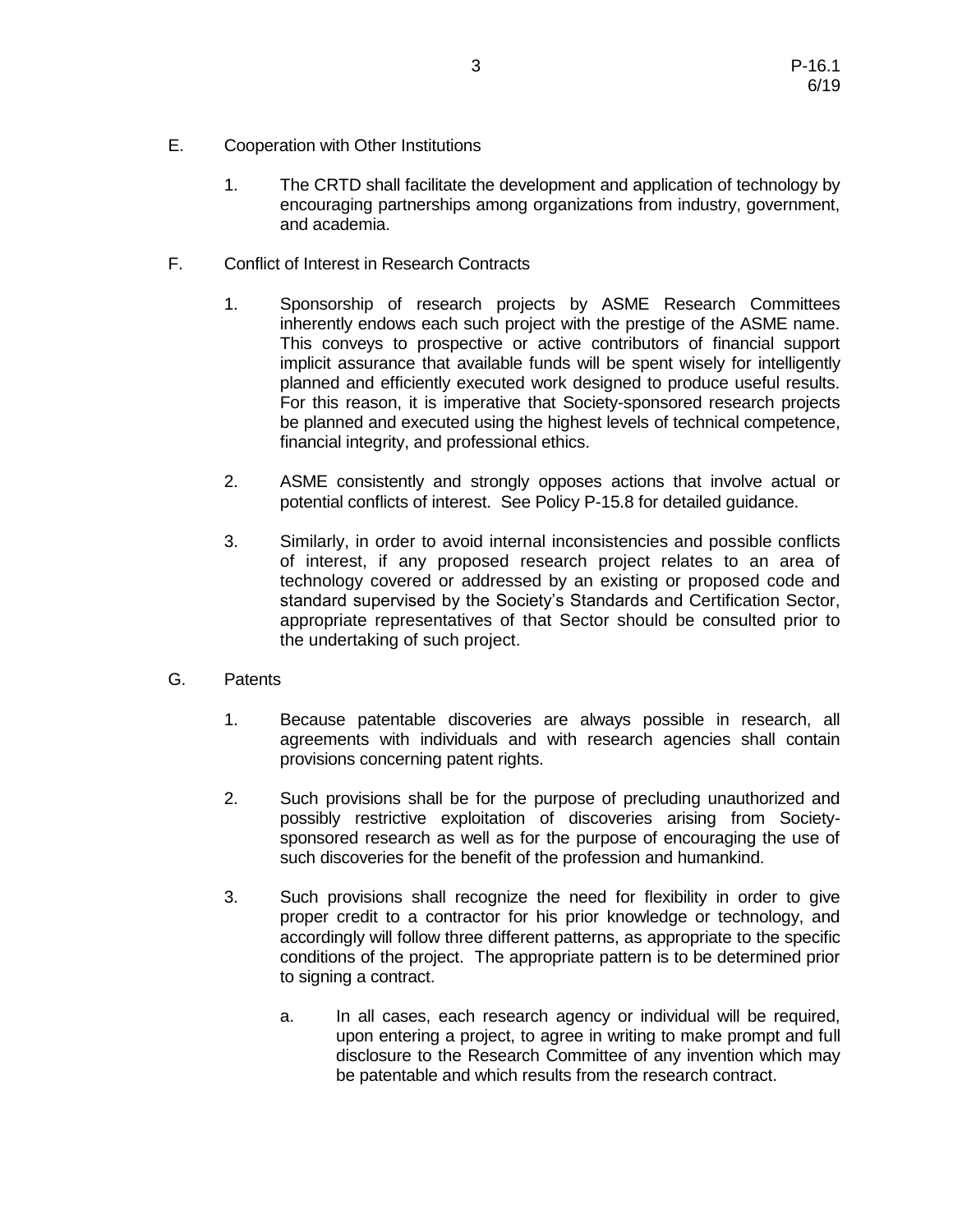- b. Where the contract is in a field of science or technology where any likely discovery can be attributed primarily to the work funded through the Society, then each research agency or individual must agree to assign any and all rights to said invention to ASME or its designee if so requested by ASME. In such an event ASME shall have the right, at its discretion, to prosecute one or more patent applications with respect to said invention at its expense, and the contractor shall be required to cooperate fully in such prosecution and in the subsequent enforcement of any rights under any resulting patents. In such cases the contractor may (if ASME so agrees) acquire a royalty-free, non-exclusive license, with the right to sub-license, under any patents issued on said inventions.
- c. Where the purpose of the contract is to build upon existing knowledge or technology, and it is in a field of technology in which the contractor has acquired technical competence and has an established commercial position, the contractor may acquire the exclusive rights throughout the world in and to any resulting invention.
- 4. If and when the Society acquires any patent rights it will exercise diligence in bringing the invention into public use. To this end, the Society may either administer the invention itself or alternatively entrust its administration to a patent management agency of its choice.
- H. General Benefit

Contributions for research may be received only on the basis of general benefit to humankind, the profession, or industry. Contributors may be acknowledged in reports of the research and, when useful to the research, contributors may participate in technical advisory capacity.

## **IV. PROCEDURE**

- A. Research Project Approval
	- 1. Each suggested research project shall be presented for approval to the BRTDB. If the BRTD considers the proposed project to be appropriate for ASME sponsorship, it shall authorize the appropriate CRTD organizational unit to conduct the project. Alternatively, the BRTD may choose to refer the proposal to any other group with relevant expertise. The Knowledge and Community Board shall be given written notification of all approved projects.
	- 2. When insufficient time is available to seek the entire BRTD's approval on a proposal, the Executive Committee has the authority to review and approve a proposal on the BRTD's behalf. The proposal, along with a mail ballot, will be sent to each BRTD member for endorsement.